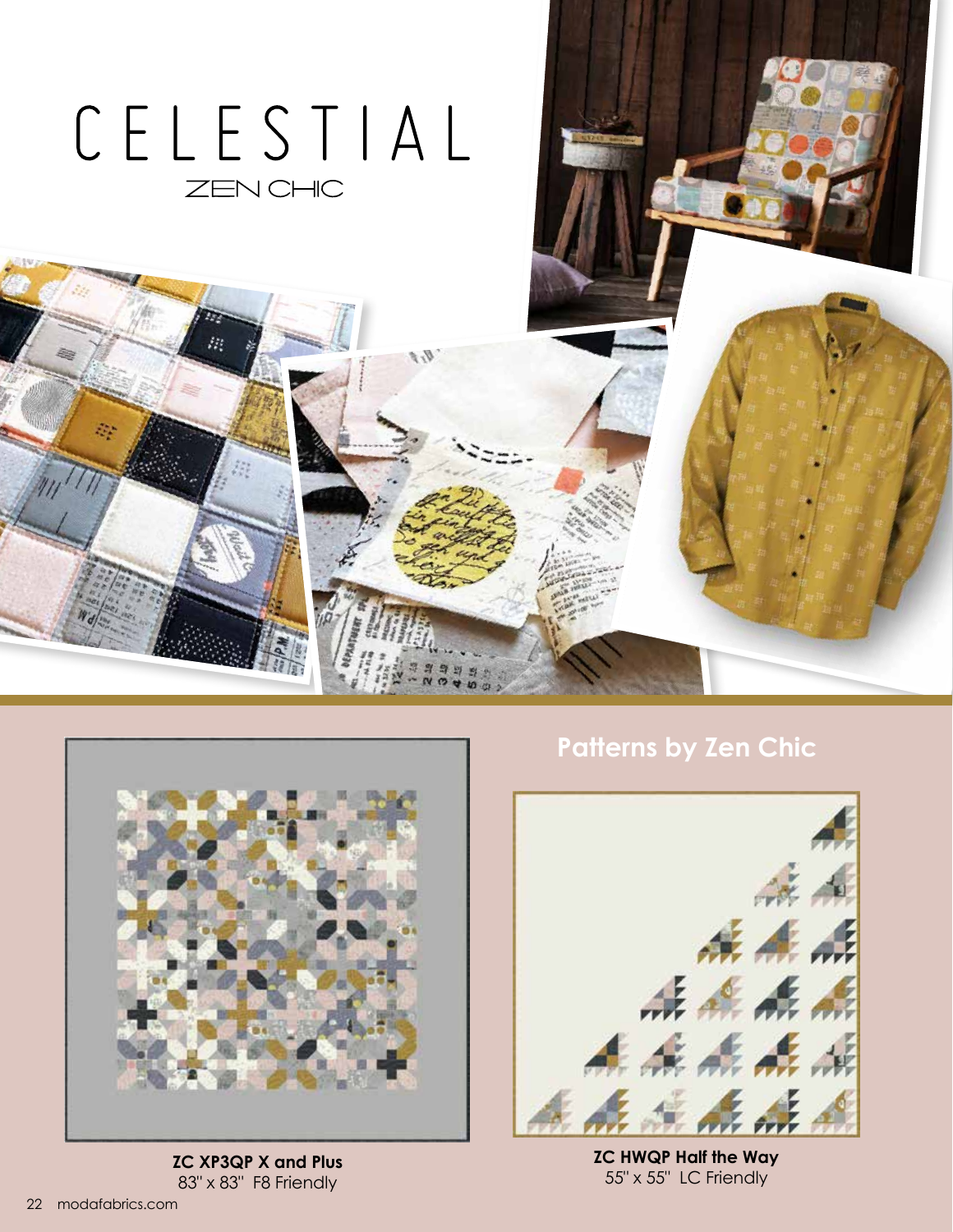





Black, gray, and white is a very popular color theme in modern living spaces, especially when it comes to a minimalist style. Add a soft pink, and a trendy mustard, for warmth, and distinction. Zen Chic's CELESTIAL uses that palette to color a collection of graphic prints, including a surprise large-scale collage print.

CELESTIAL puts the collage print, and a lowvolume text print, on Mochi Linen. It's the perfect substrate for bags, tableware, and anything that needs a firmer fabric.

Realize your creative dreams with CELESTIAL.

**[Click Here To Shop](https://my.modafabrics.com/shop/s/Zen_Chic/Celestial/) This Collection!**



59" x 59" F8 Friendly **ZC CEQP Celestial Stripes** 82" x 82" JR Friendly



**ZC JEQP Jewels**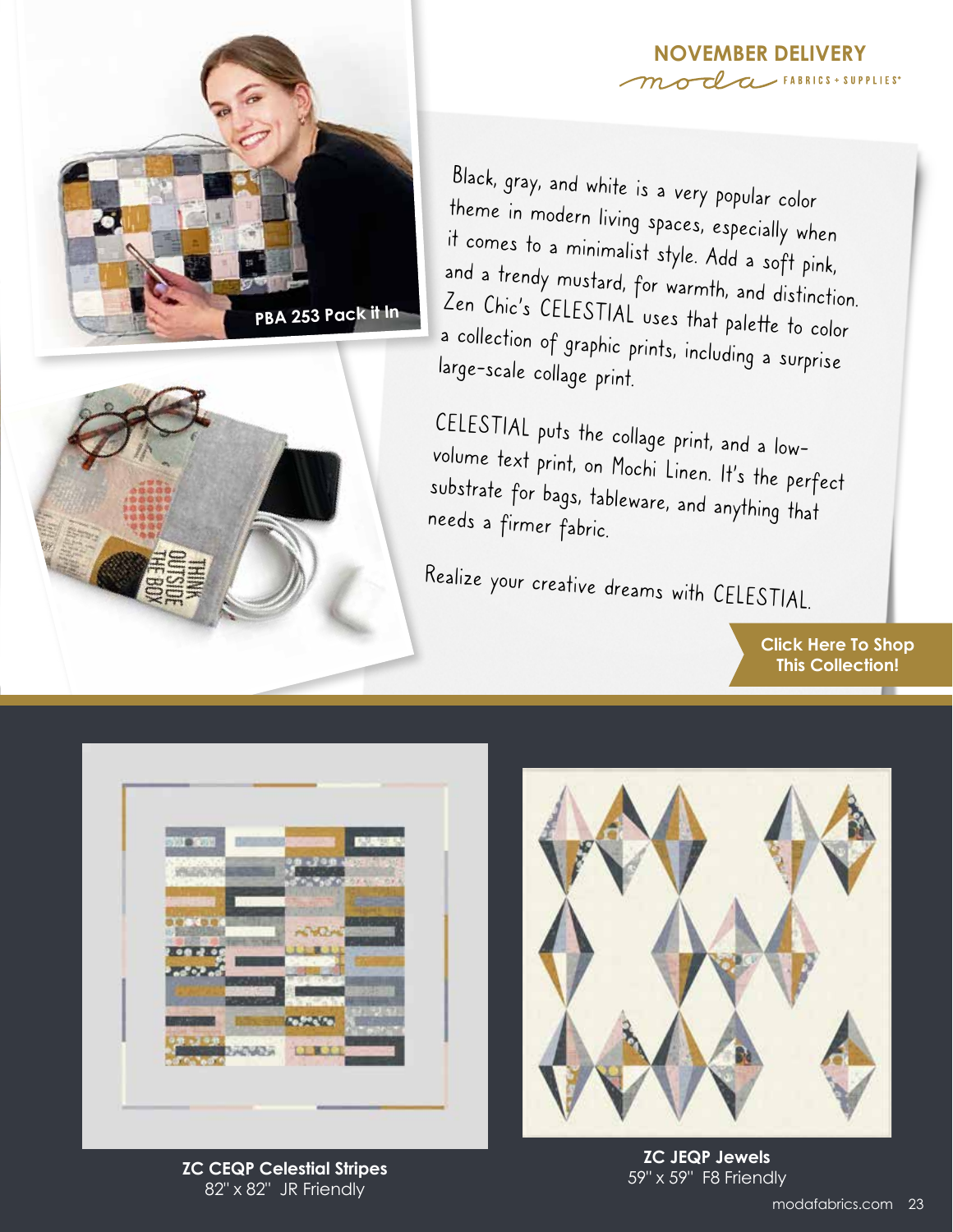## CELESTIAL ZENCHIC



 $\mathcal{C}$  FABRICS + SUPPLIES<sup>®</sup>

**GRAY 9900 83**

**BELLA SOLID COORDINATES** *BELLA SOLID COORDINATES*